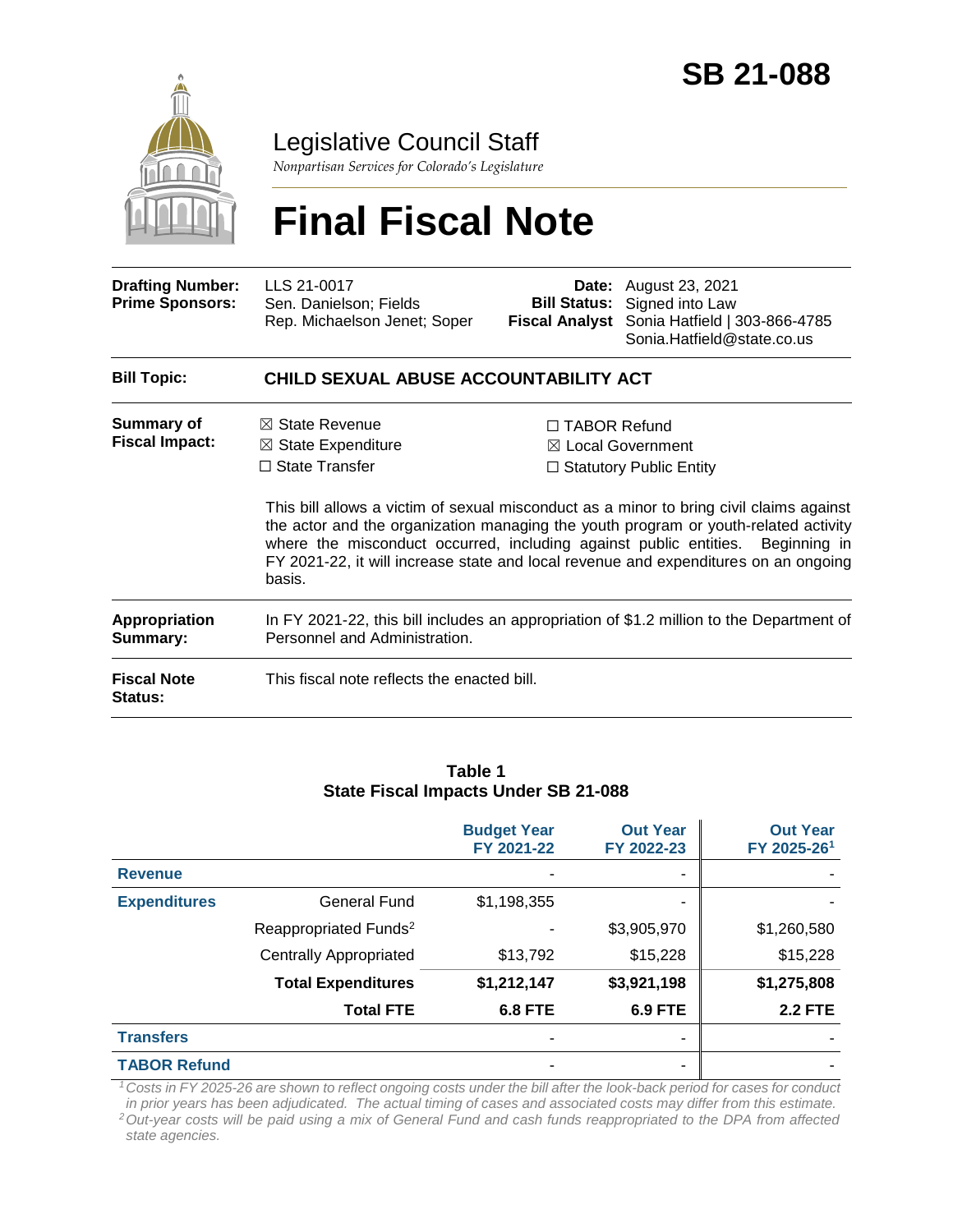## August 23, 2021 **SB 21-088**

## **Summary of Legislation**

This bill allows a person who is a victim of sexual misconduct that occurred when the victim was a minor to bring a civil action for damages against the actor who committed the misconduct. If the misconduct occurred at a youth organization or youth-related activity, the victim may also bring a civil claim against the managing organization of the youth program or activity. The victim may bring a claim against a public employee or agent or public entity that operates a youth program or activity, overriding the Colorado Governmental Immunity Act's (CGIA's) restrictions or any other state law prohibiting the claim in these situations. The cause of action applies retroactively and victims whose assault occurred between January 1, 1960, and January 1, 2022, may bring a cause of action before January 1, 2025.

### **Assumptions**

It is unknown how many cases of sexual misconduct involving youths participating in state programs have occurred in the past, how many of these incidents will result in legal action against the state, and what the outcome of any litigation may be. To form an estimate of the minimum number of cases that may arise under the new cause of action created by the bill, the fiscal note uses the data and assumptions listed below.

**New cases.** On average, approximately 2 to 3 complaints of sexual misconduct involving Division of Youth Services (DYS) facilities are substantiated every year.<sup>1</sup> In addition to the 4,500 youth served in DYS facilities, at least 60,000 youth are served in other Colorado state programs and activities conducted by institutions of higher education and History Colorado. Applying the DYS incident rate to the entire population results in 55 cases per year; however, it is assumed that these other programs have a much lower incidence of sexual misconduct compared to a residential correctional program. Therefore, the fiscal note assumes between 5 and 15 new cases of sexual misconduct per year involving youth in state programs may arise on an ongoing basis. The fiscal note uses the lower end of this estimate, 5 cases per year, to project the potential costs under the bill.

**Past cases.** Assuming that sexual misconduct prior to enactment of this bill has occurred at the same rate as discussed above, there may be more than 300 complaints of sexual misconduct involving youth in state programs over the previous 60 years To project the potential costs, the fiscal note assumes that a portion of these past cases will come forward under the bill over the next three years, with an assumed 20 cases per year arising for the next three years prior to the January 1, 2025, deadline for filing such cases that occurred between 1960 and 2021.

**Total cases.** Based on the assumptions above, the fiscal note assumes a total of 25 cases per year for the first three years, and 5 cases per year thereafter.

**Damage awards and settlements.** Of the 5 new cases per year, the fiscal note assumes that 3 cases will result in a damage award or settlement, with 2 awards equal to the maximum allowed under the current CGIA liability cap (\$387,000) and 1 award equal to half of the cap (\$193,500). For the 20 cases

 $\overline{a}$ <sup>1</sup> Department of Human Services. 2019 Prison Rape Elimination Annual Report. p. 7: https://drive.google.com/file/d/1jFHsmbJDgGWGlqiChSMly8rkYC6GKzmI/view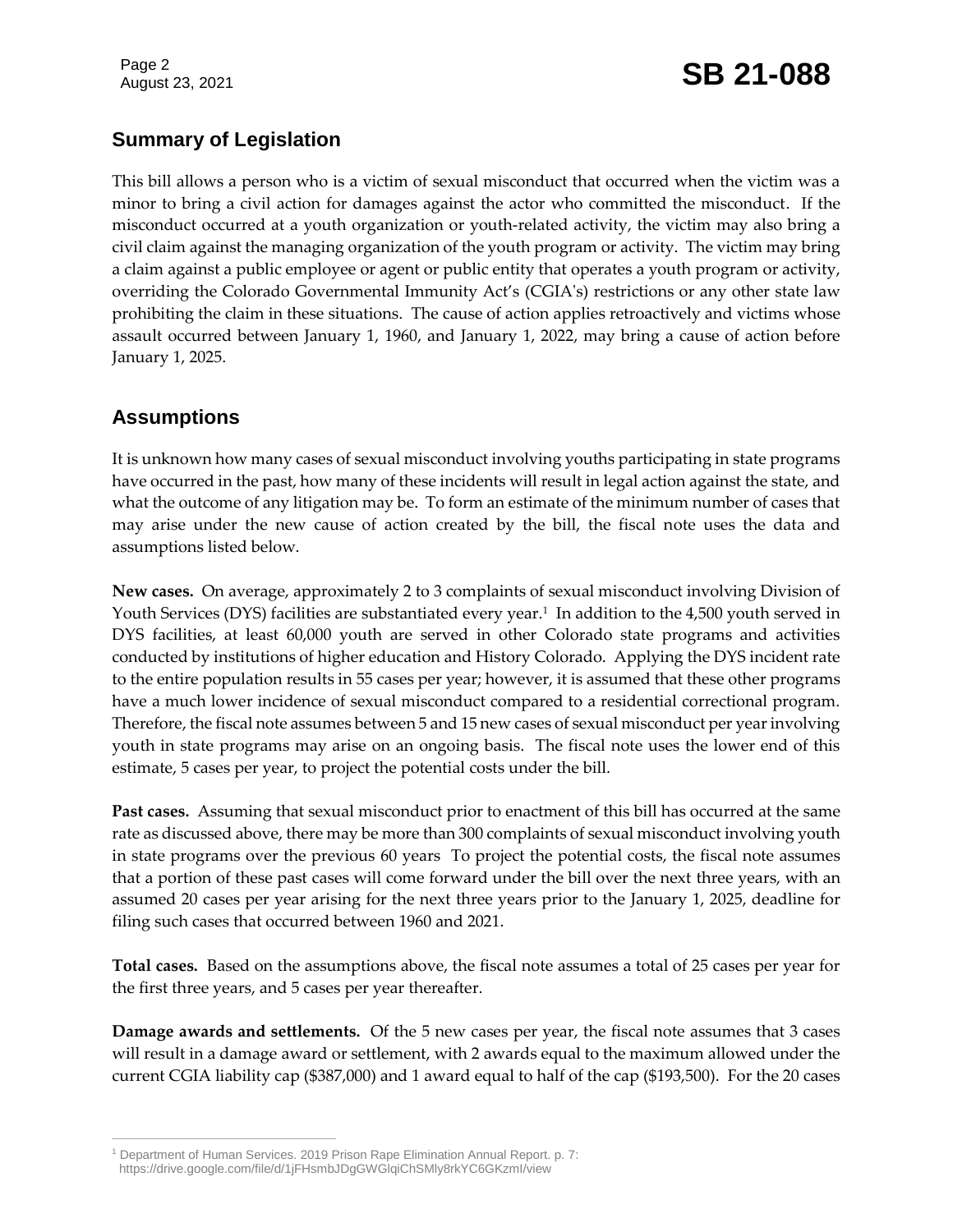Page 3

per year over the three year look-back arising from past misconduct, it is assumed that 6 cases will receive an award, with 3 awards equal to the cap and 3 awards at half of the cap.

**Legal services.** For both current cases and past cases arising under the bill, it is assumed that 75 percent of cases will be complex and the Department of Personnel and Administration will require 500 hours of legal services provided by the Department of Law. The remaining 25 percent of cases are assumed to require less work (e.g., case dropped, dismissed, settled quickly) and require 200 hours of legal services per case.

#### **State Revenue**

To the extent the bill increases civil case filings, state revenue will increase beginning in FY 2021-22. This fee revenue is subject to TABOR.

#### **State Expenditures**

This bill will increase state expenditures in the Department of Personnel and Administration (DPA) by about \$1.2 million in FY 2021-22, by at least \$3.9 million per year from FY 2022-23 to FY 2025-26. In FY 2026-27 and in future years, it is assumed that costs will be at least \$1.2 million per year to handle ongoing cases arising after the look-back period for old cases ends. For the first year, it is assumed that these costs will be appropriated from the General Fund. In future years, funds will be reappropriated to the DPA from other state agencies based on the number of claims incurred, and costs will be paid using a mix of General Fund and cash funds from affected agencies. The bill will also increase workload in the Judicial Department. Costs are displayed in Table 2 and described below.

|                                                   | FY 2021-22     | FY 2022-23     | FY 2025-26     |  |  |
|---------------------------------------------------|----------------|----------------|----------------|--|--|
| <b>Department of Personnel and Administration</b> |                |                |                |  |  |
| <b>Personal Services</b>                          | \$52,967       | \$57,782       | \$57,782       |  |  |
| <b>Operating Expenses</b>                         | \$1,350        | \$1,350        | \$1,350        |  |  |
| <b>Capital Outlay Costs</b>                       | \$6,200        |                |                |  |  |
| Damage Payments                                   |                | \$2,709,000    | \$967,500      |  |  |
| <b>Legal Services</b>                             | \$1,137,838    | \$1,137,838    | \$233,948      |  |  |
| Centrally Appropriated Costs <sup>1</sup>         | \$13,792       | \$15,228       | \$15,228       |  |  |
| FTE - Personal Services                           | 0.9 FTE        | $1.0$ FTE      | 1.0 FTE        |  |  |
| FTE - Legal Services                              | 5.9 FTE        | 5.9 FTE        | 1.2 FTE        |  |  |
| <b>Total Cost</b>                                 | \$1,212,147    | \$3,921,198    | \$1,275,808    |  |  |
| <b>Total FTE</b>                                  | <b>6.8 FTE</b> | <b>6.9 FTE</b> | <b>2.2 FTE</b> |  |  |

#### **Table 2 Expenditures Under SB 21-088**

*<sup>1</sup> Centrally appropriated costs are not included in the bill's appropriation.*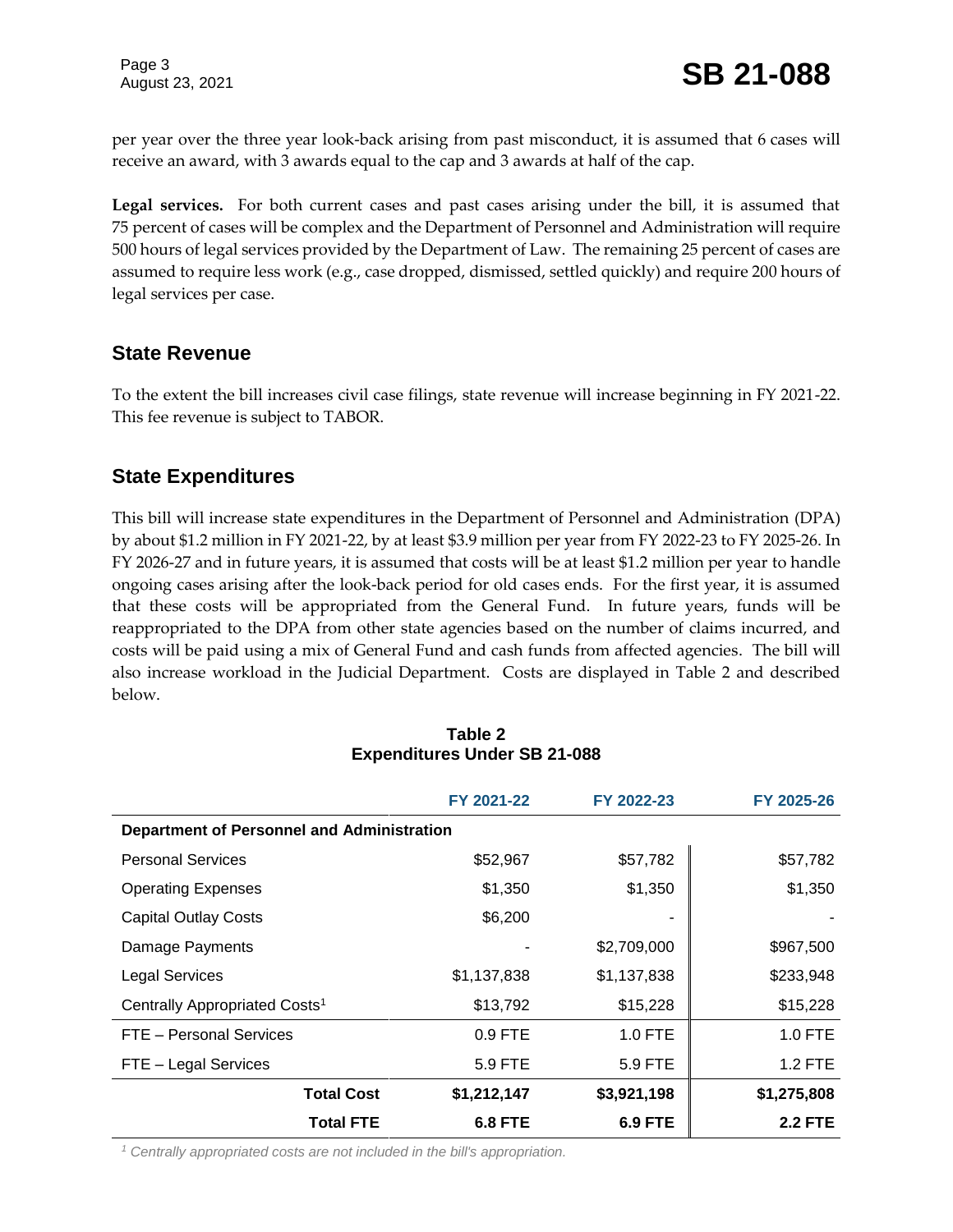Page 4

**Department of Personnel and Administration.** This bill allows sexual misconduct victims to hold public entities, employees, and agents liable for damages, which will increase expenditures in the state's risk management program in the Department of Personnel and Administration. The state's actual costs will depend on a number of factors, including the number and complexity of cases, case outcomes, and the timing of cases and judgments. Potential costs include damage payments and legal services to defend the state in these cases, as outlined below.

- *Damage payments.* In the first five years, it is estimated that damage payments will be made in at least 9 cases and total at least \$2.7 million annually. After three years, ongoing damage awards are estimated to be about \$1.0 million per year for 3 cases. Damage payments are estimated to be paid out at or below the current CGIA liability cap of \$387,000, as described in the Assumptions section above. Annual adjustments to the cap may increase potential award amounts, but have not been estimated here. Plaintiff's attorney fees are included in the assumed damages payments.
- *Legal services.* The Department of Law will represent the state in these cases. Based on the assumed number of legal service hours per cases described in the Assumptions section, the DPA will have costs of \$1.1 million per year over the next five years, which will be reappropriated to the Department of Law. The Department of Law requires 5.9 FTE for this work. In future years after the initial influx of cases, legal services costs are expected to decrease to about \$234,000 per year.
- *Personal services.* Due to the large number of anticipated claims, DPA requires 1.0 FTE Administrator to manage and track claims, and facilitate related training matters. Standard capital outlay and operating expenses for this staff are shown in Table 2 above. First-year costs are prorated for the General Fund pay date shift.
- *Self-insured retention costs.* In addition, the DPA is expected to see an increase in its self-insured retention costs, additional limits on claims of this type, and potential increases in premium costs. These costs will be addressed through the annual budget process and borne by all state agencies participating in the risk liability program.
- *Other factors*. Depending on the number of cases annually, costs may vary from year to year or be spread out over a number of years. In addition, since this bill applies retroactively, this fiscal note is projecting an initial spike in claims in the first three years when older causes of action may be brought, and costs are expected to decrease over time. To the extent that greater liability encourages agencies to take additional steps to prevent instances of sexual misconduct by employees and others who interact with children in state-run programs, costs may also decrease relative to this estimate over time. It is assumed that ongoing costs will be addressed through the annual budget process once more information on cases, costs, and damage awards is known.

**Higher cost scenario.** As discussed in the Assumptions section above, the fiscal note estimates a potential range of cases that may arise under the bill, and the cost estimate above is based on the low-end of that range. For informational purposes, a cost estimate for the high-end of the projected cases range is provided here. If 15 cases occur per year on an ongoing basis, and past cases over the previous 60 years occurred at the same rate (up to 300 total past cases, which are assumed to result in an additional 60 cases per year over the three-year filing period), and holding all other assumptions constant, 75 current and past cases would result in costs of approximately \$11.0 million in the initial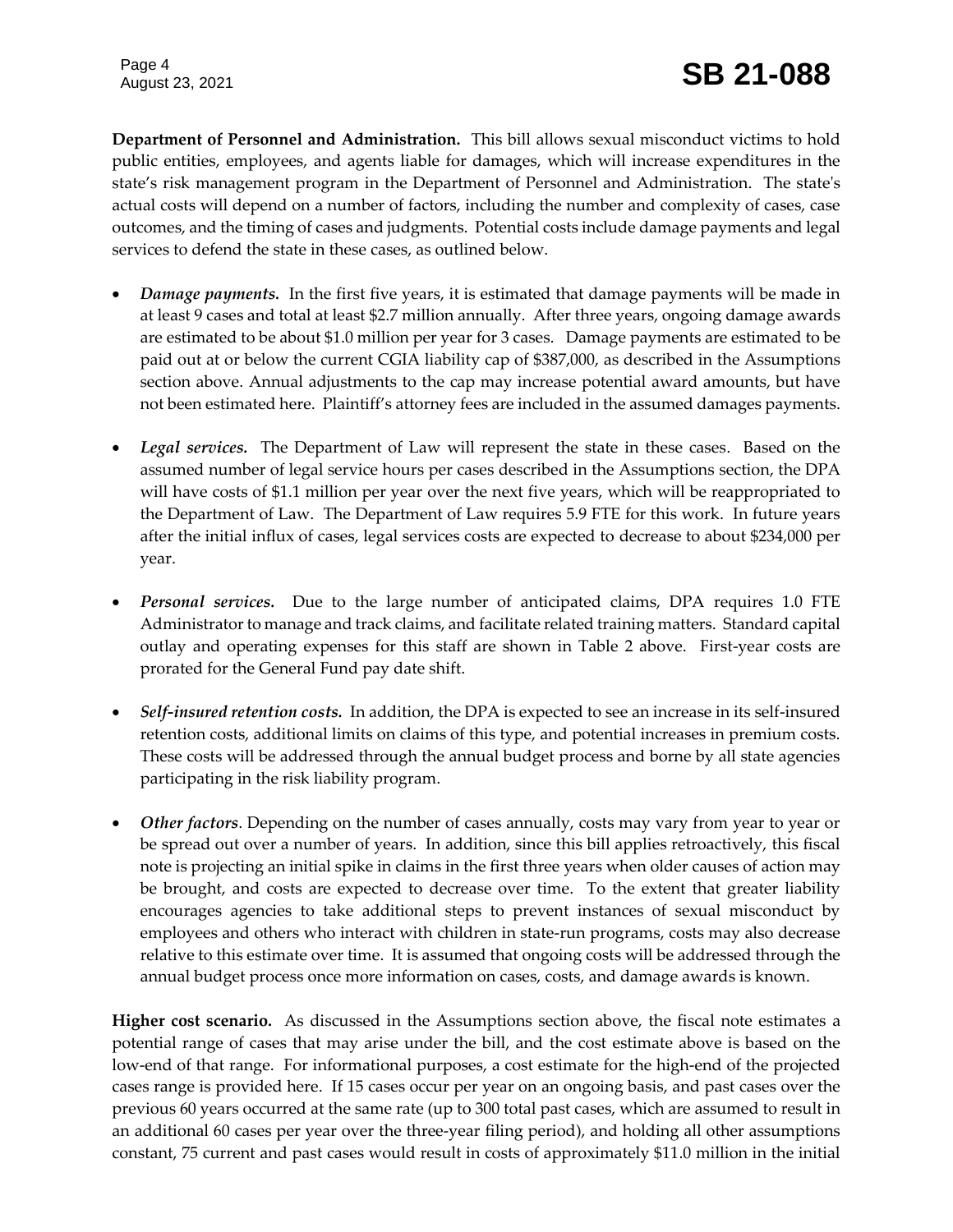years, including damage awards of \$7.5 million and legal service costs of \$3.4 million. Should such costs occur, it is assumed that additional funding for the Risk Management Program in DPA and the Department of Law would be requested through the annual budget process.

**Judicial Department**. To the extent that more civil cases are filed, workload for the trial courts will increase. This workload increase can be accomplished within existing resources.

**Centrally appropriated costs**. Pursuant to a Joint Budget Committee policy, certain costs associated with this bill are addressed through the annual budget process and centrally appropriated in the Long Bill or supplemental appropriations bills, rather than in this bill. These costs, which include employee insurance and supplemental employee retirement payments, are estimated to be \$13,792 in FY 2021-22 and \$15,228 per year thereafter.

**TABOR refunds.** The bill is expected to increase the amount of state revenue required to be refunded to taxpayers by the amounts discussed in the State Revenue section above. TABOR refunds are paid from the General Fund. This estimate is based on the June 2021 LCS revenue forecast, which incorporates the revenue impacts of bills passed during the 2021 session. A forecast of state revenue subject to TABOR is not available beyond FY 2022-23.

**Federal ARPA funds.** This bill increases state revenue, which may impact the state's flexibility in spending federal American Rescue Plan Act (ARPA) funds. For more information, see the LCS memo, titled "Legislative Changes and Flexibility in Use of American Rescue Plan Funds," available online at: [https://leg.colorado.gov/node/2211881.](https://leg.colorado.gov/node/2211881)

#### **Local Government**

Similar to the state, to the extent that there is an increase in the number of claims of sexual misconduct relating to local government employees, agents, and entities, costs and workload may increase for local governments. Considering the large amount of youth programs and activities run by local government entities, costs for local governments may be greater than those for the state. Actual costs for a particular local government will vary based on the number of cases filed within that jurisdiction.

## **Effective Date**

This bill was signed into law by the Governor on July 6, 2021, and takes effect January 1, 2022.

## **State Appropriations**

For FY 2021-22, this bill includes a General Fund appropriation of \$1,198,355 and 0.9 FTE to the Department of Personnel and Administration, of which \$1,137,838 and 5.9 FTE is reappropriated to the Department of Law.